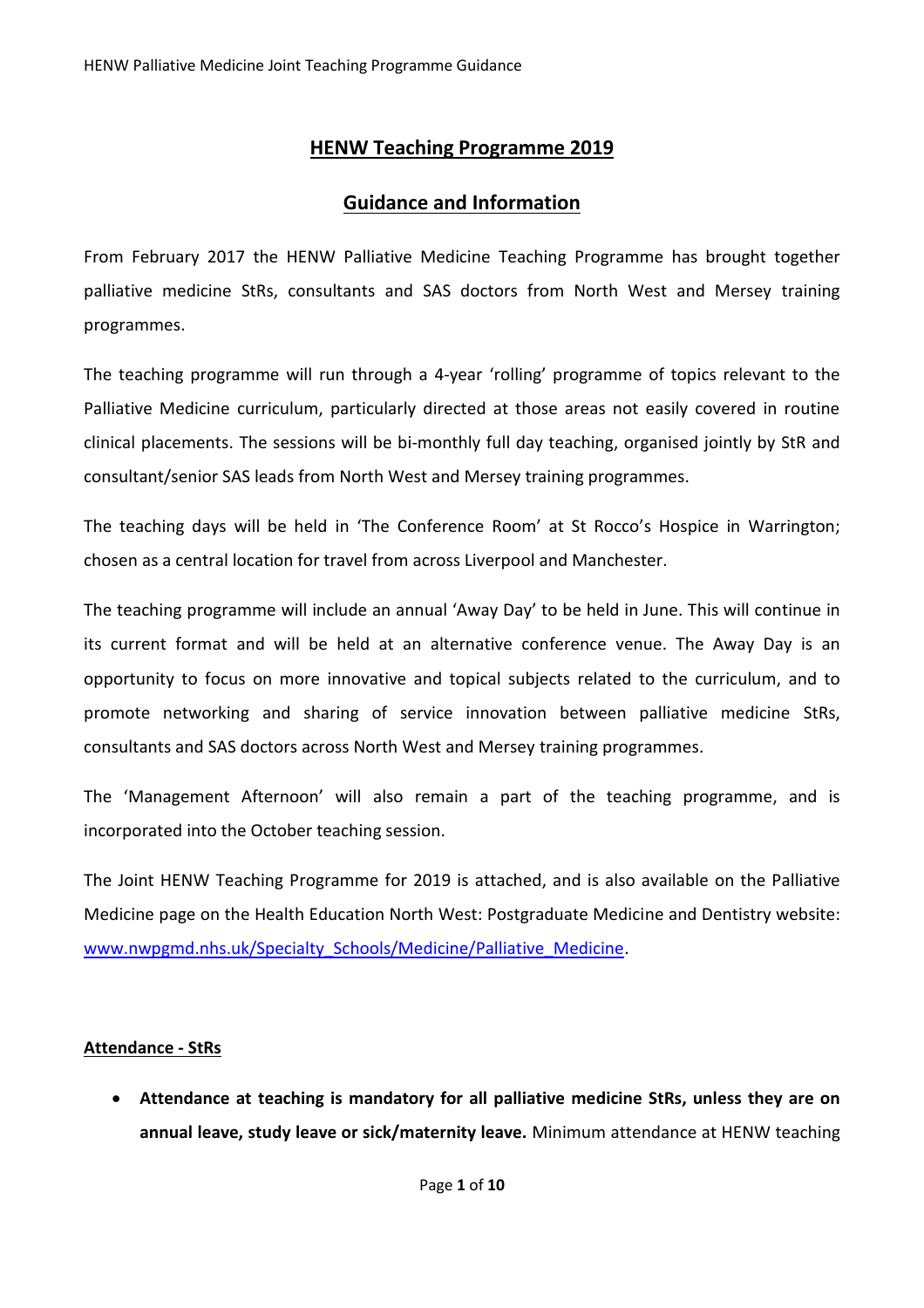sessions is 70% for all trainees. If trainees are unable to attend teaching, they should email their local Consultant and StR teaching lead to send apologies including the reason for nonattendance.

- An attendance register should be signed to confirm attendance at both morning and afternoon sessions. Attendees are expected to attend the full day of teaching.
- Trainee attendance at sessions will be recorded and forwarded to the Training Programme Director (TPD) on an annual basis, and will be reviewed as part of the annual assessment process (ARCP).

#### **Registration – All Attendees**

- All attendees must register for the full day teaching sessions. Registration will be via a google form which links to a central HENW Palliative Medicine Teaching Programme email account – [henwpalliativemedicine@gmail.com.](mailto:henwpalliativemedicine@gmail.com)
- The link for google registration will be emailed out to the global email list of HENW trainees, consultants and SAS doctors by the two training programme StR teaching leads, shortly after a teaching session in preparation for the next one.
- The full day teaching sessions are mandatory for palliative medicine trainees and places are pre-allocated. All trainees should therefore confirm attendance, or reasons for nonattendance. The full day teaching sessions are also open to consultants and SAS doctors from both training programmes, and attendance is encouraged. Additional places for nontrainees will be allocated on a 'first come first served basis'.

## **Bi-Monthly Full Day Teaching – Session Plan**

• Each full day of teaching will include 6 x 1 hour teaching sessions covering two or more curriculum topics, one topic will covered in the morning session (Session 1-3) and one topic in the afternoon session (Session 4-6). The allocated Mersey and North West trainee and consultant/senior SAS leads will each plan one of the topics as agreed between the area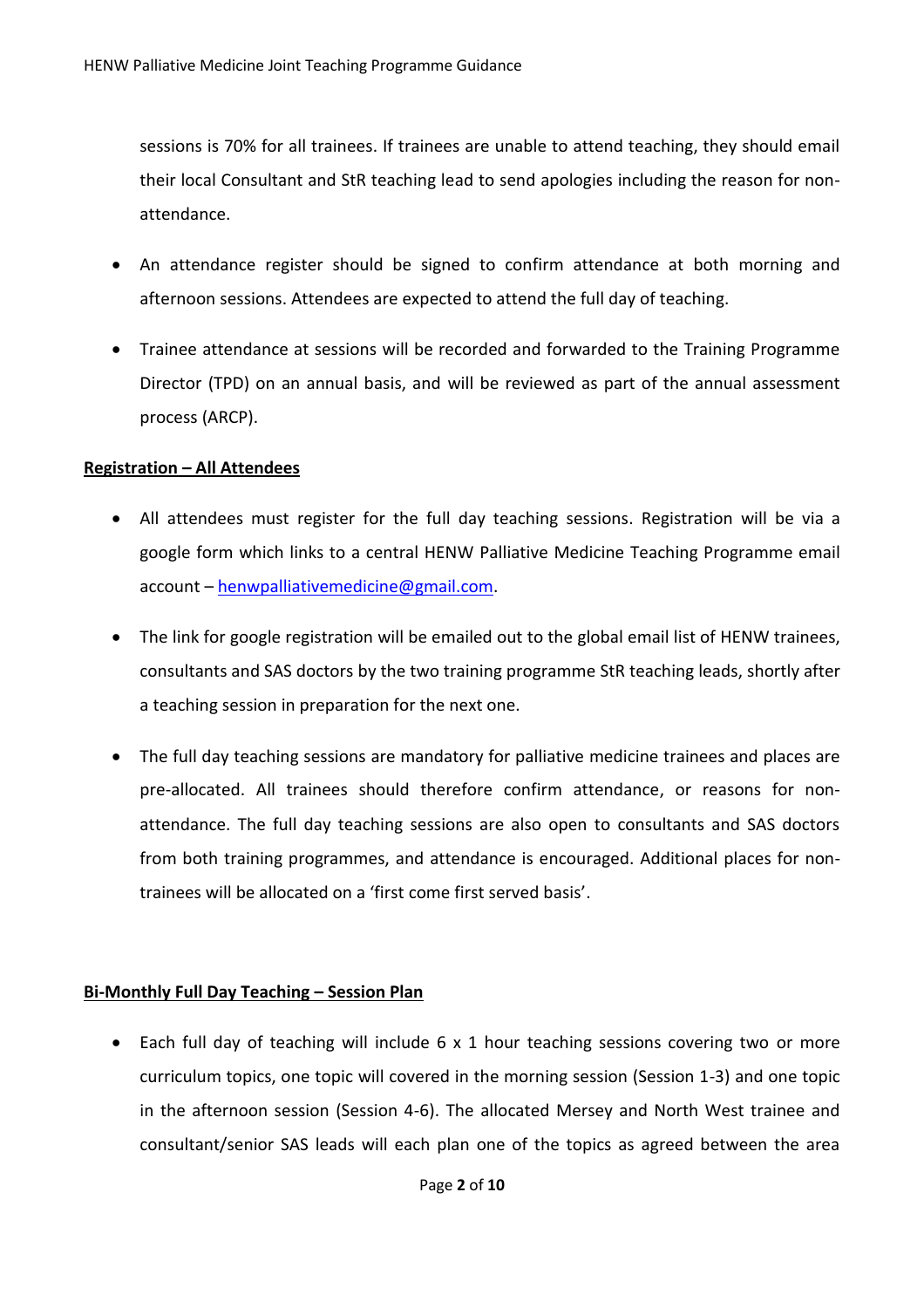leads. This will include 2 trainee led sessions each day, external speakers should be sought for other sessions.

• See example below:

| <b>HENW Joint Teaching - Full Day Session Plan</b><br>Topic 1 Morning (Session 1-3) – Mersey Trainee/Consultant to organise |  |  |  |  |  |
|-----------------------------------------------------------------------------------------------------------------------------|--|--|--|--|--|
|                                                                                                                             |  |  |  |  |  |
| Session 2: 10am - 11am (Trainee Led)                                                                                        |  |  |  |  |  |
| Break: 11am - 11.20am                                                                                                       |  |  |  |  |  |
| Session 3: 11.20am - 12.20pm                                                                                                |  |  |  |  |  |
| Lunch: 12.20pm - 1.10pm                                                                                                     |  |  |  |  |  |
| Topic 2 Afternoon (Session 4-6) – North West Trainee/Consultant to organise                                                 |  |  |  |  |  |
| <b>Session 4:</b> $1.10 \text{pm} - 2.10 \text{pm}$                                                                         |  |  |  |  |  |
| Session 5: $2.10 \text{pm} - 3.10 \text{pm}$ (Trainee Led)                                                                  |  |  |  |  |  |
| Break 3.10pm - 3.30pm                                                                                                       |  |  |  |  |  |
| <b>Session 6:</b> $3.30 \text{pm} - 4.30 \text{pm}$                                                                         |  |  |  |  |  |
| Close and Evaluation: 4.30pm - 5pm                                                                                          |  |  |  |  |  |

## **Away Day**

• Guidance and handover information regarding the organisation and format of the 'Away Day' is available from the StR teaching programme leads. The StR and Consultant Leads allocated to organising the Away Day are encouraged to start planning at an early stage, usually at least 6 months prior to the Away Day.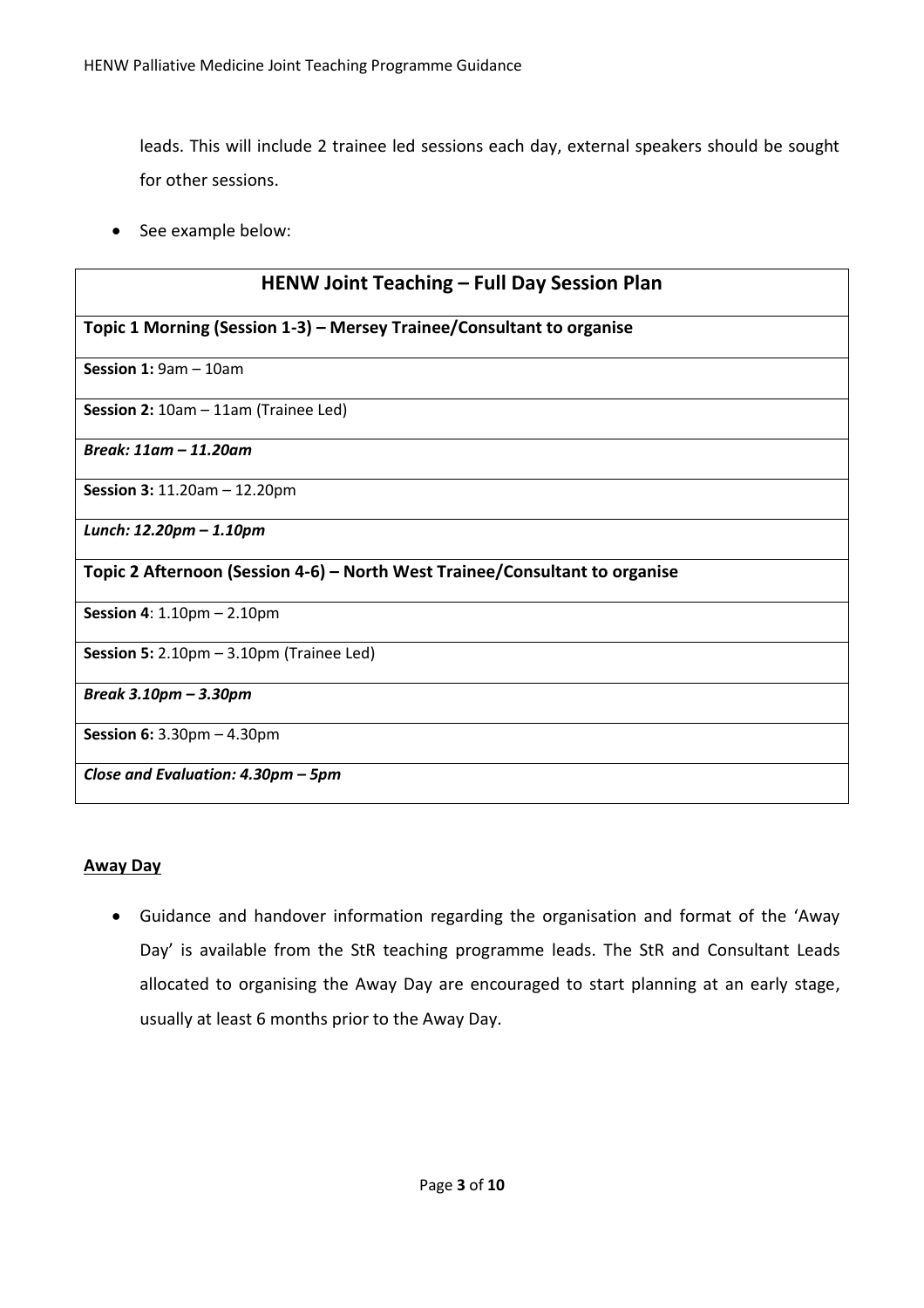## **Roles and responsibilities – Teaching Programme Teaching Leads**

• The current teaching programme leads from each training programme are listed below:

## **North West Consultant Teaching Lead – Dr Andrew Fletcher**

## **North West StR Teaching Lead – Dr Michelle Tombs**

## **Mersey Consultant Teaching Leads – Dr Grace Ting**

## **Mersey StR Teaching Lead – Dr Penny Shepherd**

- The teaching leads from both training programmes will co-ordinate the annual planning of the Joint HENW Teaching Programme, including curriculum topic selection and allocation of training programme session StR and consultant/senior SAS leads.
- The StR teaching leads will represent the view of the StRs regarding teaching programme development and provide support to StR session leads.
- The teaching leads will also co-ordinate an annual evaluation of the Joint Teaching Programme, which is shared with the training committee, and will drive ongoing development of the HENW Joint Teaching Programme. This will include a survey of those attending teaching session and also a survey of those involved with organising a session.
- The results of this will be compiled into a report and presented at the joint trainers meeting.
- The consultant and StR teaching leads are a source of advice for session leads, and are keen to support session leads, particularly with the change to a fully integrated teaching programme in 2017.

## **Roles and responsibilities – Teaching Session StR and Consultant/Senior SAS leads**

• Each full day teaching will be organised in a collaborative manner between North West and Mersey training programmes.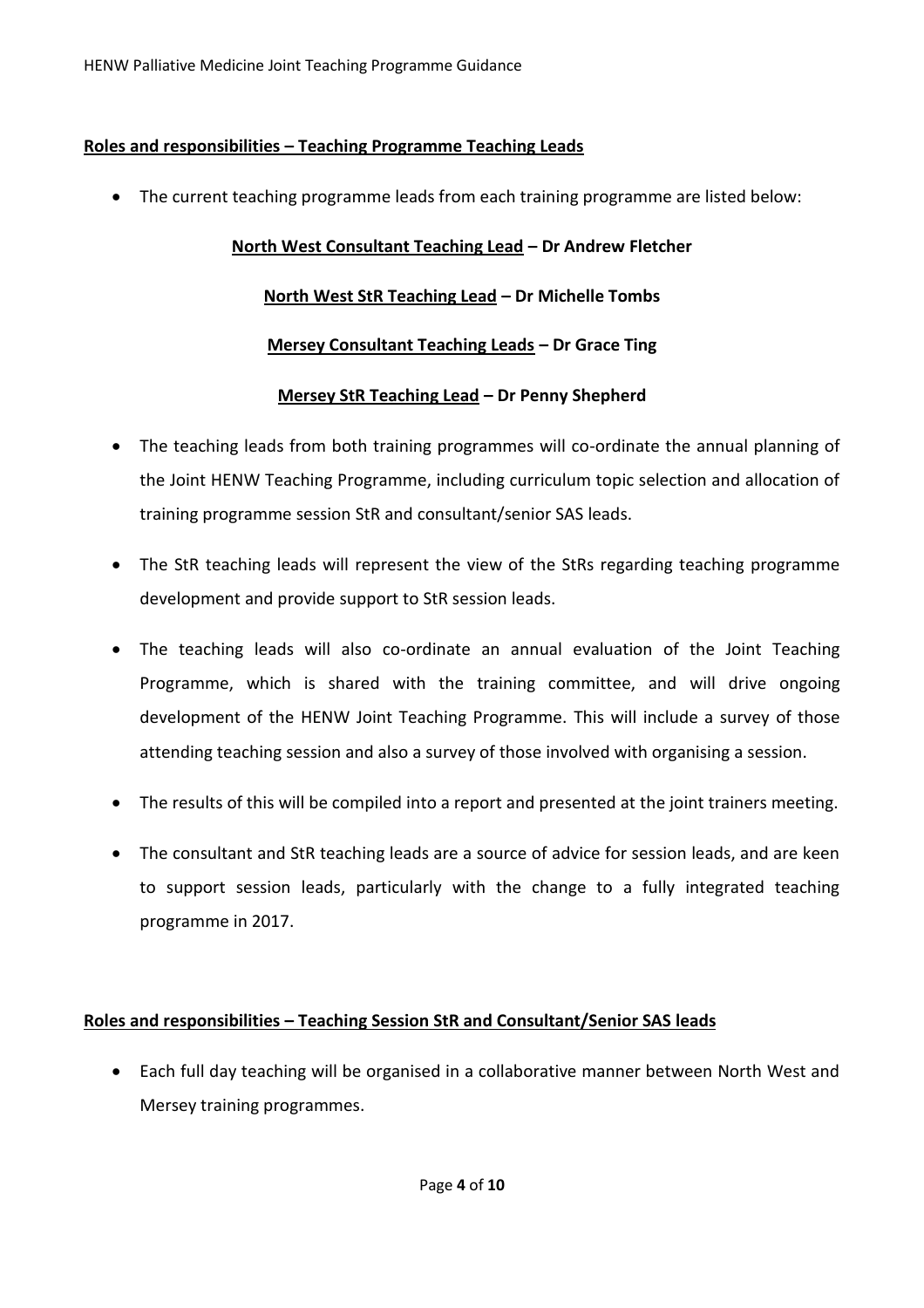- An StR and consultant/senior SAS doctor from each training programme will be allocated to lead on organising one of the two curriculum areas for each full day teaching. One curriculum topic will be covered in the morning and organised by one of the training programme leads, and one curriculum topic will be covered in the afternoon organised by the other trainee programme lead. Allocation of topics and timing of sessions is agreed jointly between allocated teaching session leads, and may be influenced by local areas of expertise and links with relevant external speakers.
- Each StR session lead should co-ordinate organising their allocated half of the day. This includes agreeing individual session titles and learning objectives, and identifying and confirming speakers. This should be a collaborative process with support from the consultant or senior SAS lead. Advice and support is also available from the StR and Consultant Teaching Programme leads.
- The Joint Teaching Programme is an excellent opportunity for trainees to develop their own teaching skills and complete a Teaching Observation. **The trainee lead for each half day will be expected to plan one StR led teaching session. This will usually be led by the StR session lead, unless another StR has a particular area of interest related to the topic.**
- **The StR session leads should email a planned teaching programme for their half-day curriculum topic with session titles and speakers to the StR teaching leads at least 4 weeks before the teaching date to allow advertisement to attendees.**
- The consultant/senior SAS lead from each training programme will be expected to attend the session they are leading on organising. This is to ensure consultant presence and support at the joint teaching programme and to facilitate Teaching Observations for trainees. **If the consultant/senior SAS lead is unable to attend the session they are organising, they should identify a consultant colleague to attend in their absence.**
- A checklist has been designed and circulated to all StR's to guide the process of organising a session.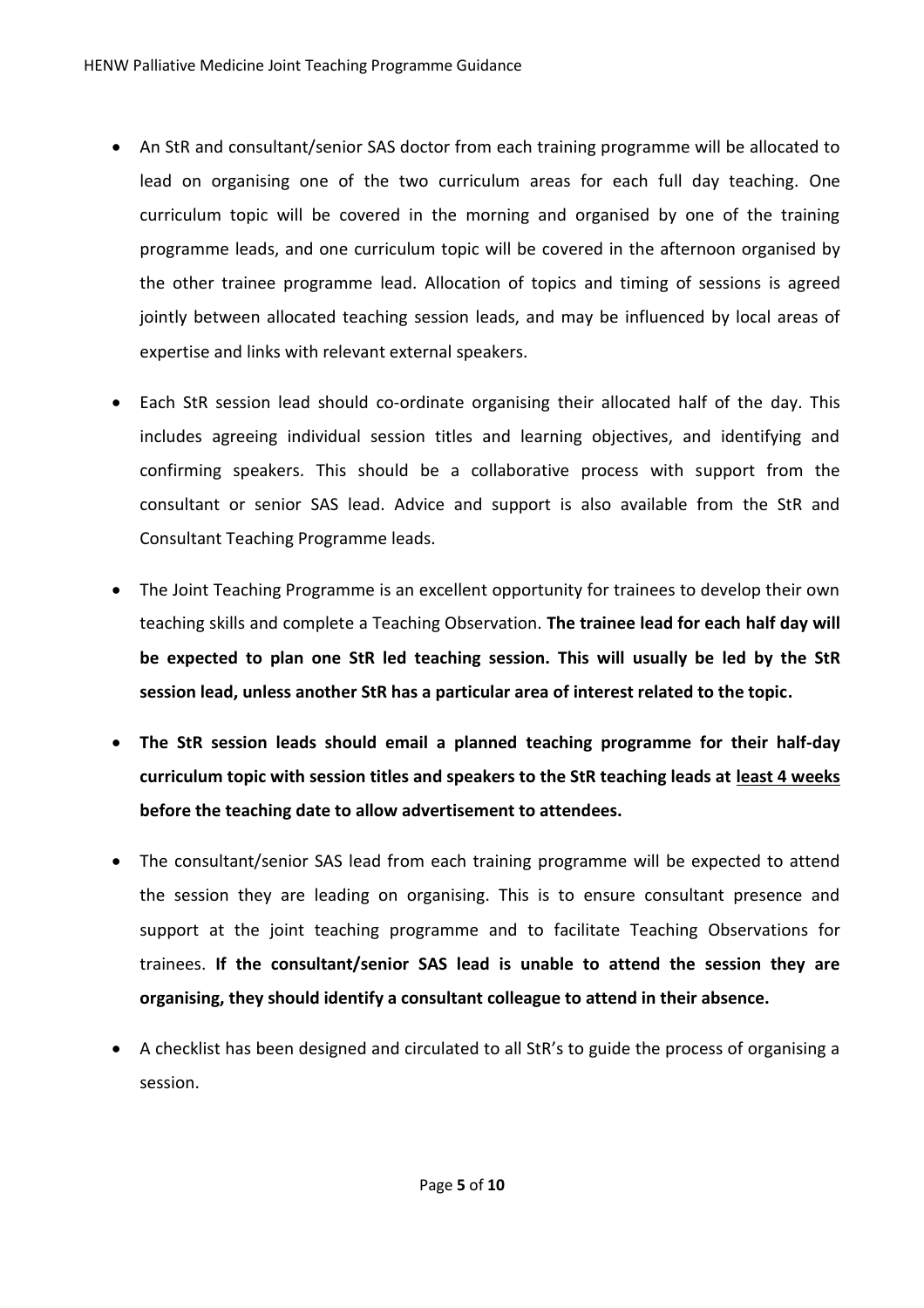#### **Top tips for StR Session Leads**

- Meet with your consultant/senior SAS lead to discuss the specific areas you feel your teaching session should cover. To decide which areas to include review the relevant curriculum areas relevant to your topic and develop learning objectives.
- Start planning early as it can take time to identify and confirm speakers.
- Your consultant/senior SAS lead or the regional teaching leads may have good links with local expert speakers and may be able to help with contacting speakers.
- When approaching speakers it is important to give them an overview of the topic you wish them to cover – particularly any specific curriculum areas you would like them to include. It is also helpful to give them information regarding an overview of the session as a whole e.g. other speakers/topics, mix and number of attendees, and length of time available for their session.
- It can be useful to meet with speakers or discuss over the phone regarding session content/planning.
- The trainee led session is an opportunity to utilise different teaching methods, including group work, or to review new research e.g. journal/national guidance relating to the allocated topic.
- It is advisable to liaise with the invited speakers at least 1-2 weeks before your teaching session to re-confirm again their attendance and timings of their agreed sessions.
- Request electronic copies of any presentations well in advance of the teaching day to allow upload and to ensure compatibility with local IT before the session. **Electronic copies of any presentations need to be emailed to Rachel Ward - rachelward@stroccos.org.uk prior to the teaching day**.
- Permission needs to be sought from speakers to share their presentation via the HENW website **prior to the session** – some speakers may wish to alter presentations before they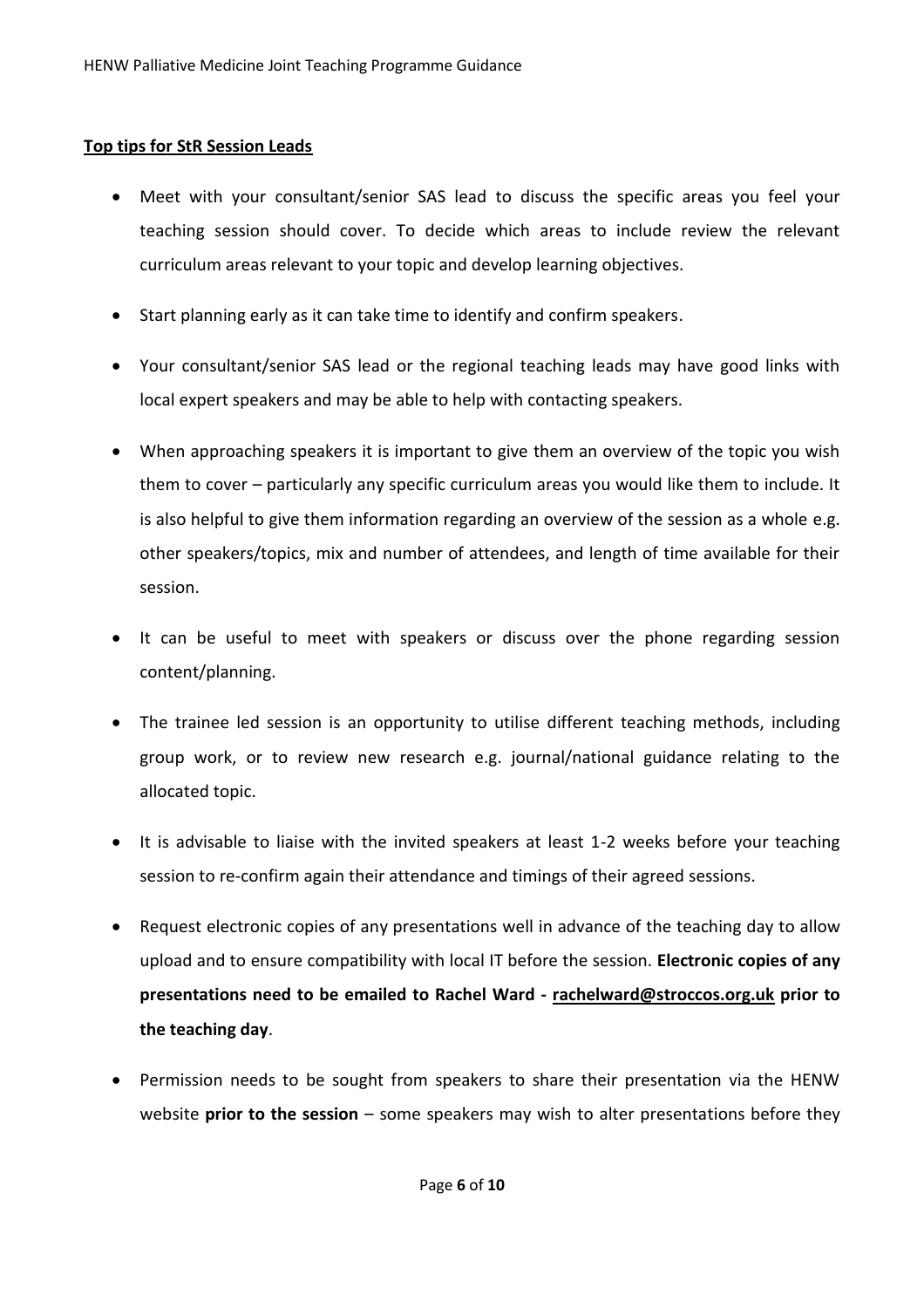are made available in this way. The presentations can then be e-mailed to the StR teaching leads who will facilitate this.

#### **Teaching Session Evaluation & Speaker Feedback**

- Standard HENW Teaching Programme feedback forms will be used to collate individual speaker and session feedback. These will be available via the HENW Palliative Medicine webpage.
- The StR session leads from Mersey and North West should co-ordinate collating and summarising the feedback from each full day teaching.
- Each StR session lead should ensure individual session feedback and an expression of thanks is given to all speakers within 2 weeks of the teaching date. There is a template thank you letter available to use, which will be e-mailed to the StR's organising the session.
- If there are any concerns regarding session feedback, advice should be sought from the consultant session lead, or your local consultant teaching programme lead.

## **Report/Evaluation of Programme**

• The Joint Teaching Programme will be evaluated on an annual basis, and a report compiled to guide future development. The 2018 programme will be evaluated in February 2019 and a report compiled by April 2019,to be presented at the trainers meeting in May 2019.

## **Venue Practicalities – St Rocco's Hospice**

- St Rocco's Hospice in Warrington has kindly offered to host the Joint Full Day Teaching sessions (excluding the Away Day in June which will be held at a conference venue).
- Teaching sessions will be held in 'The Conference Room' on the 1<sup>st</sup> floor of the hospice, allowing up to 40 attendees. A lift is available if needed.
- The Conference Room will need to be set up by the teaching session leads prior to the start of teaching and put back to its original set up afterwards.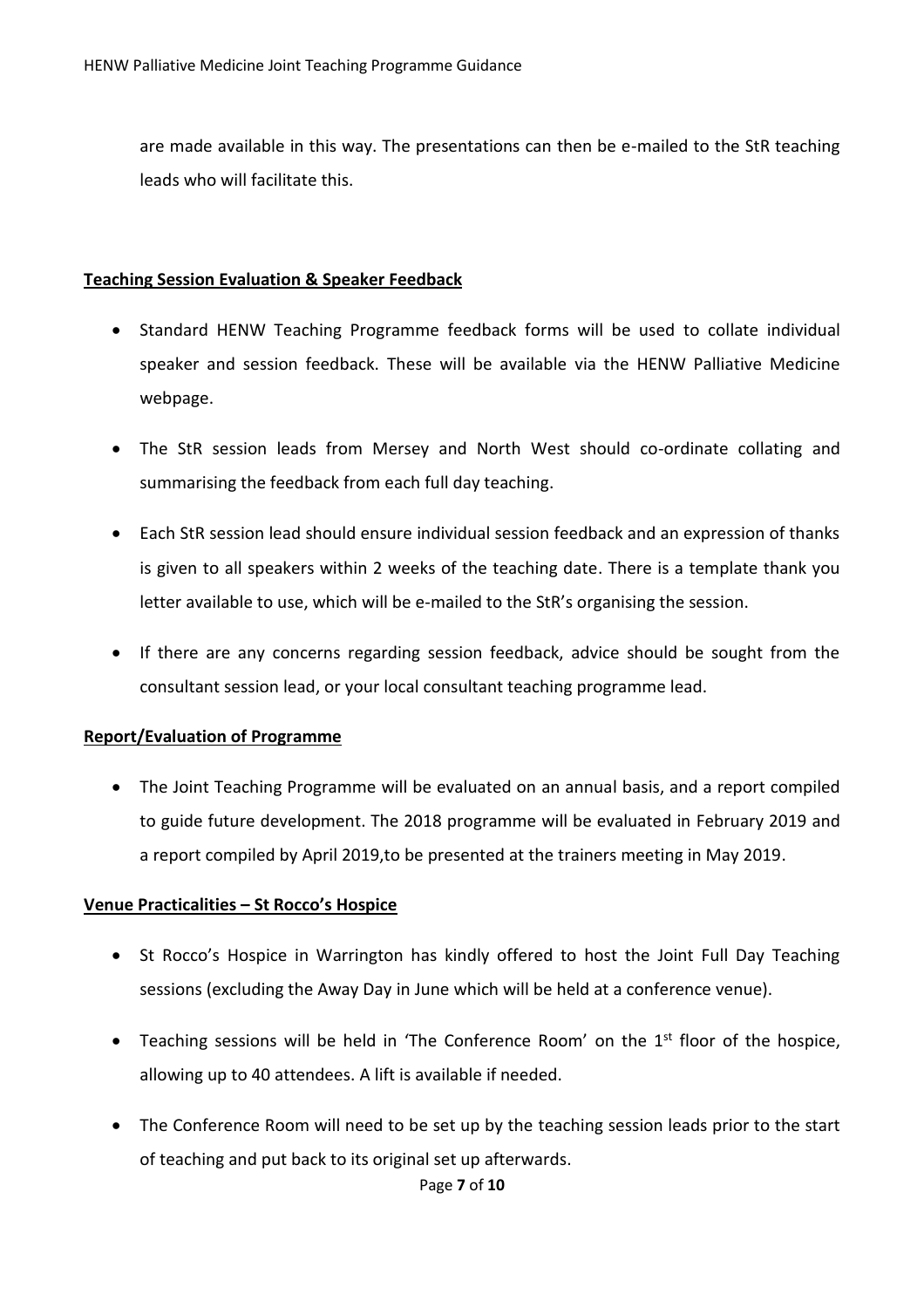- A lap top will be available for use, however the use of personal/external USB sticks is not permitted. All electronic copies of presentations should be emailed to Rachel Ward at St Rocco's as above, in advance of the teaching day.
- There will be no provision of catering from St Rocco's Hospice and food is not available to purchase on site. Tea, coffee and biscuits are available during breaks.
- Attendees are asked to provide their own lunch; a microwave is available for use. An additional meeting room will be available for use at breaks and lunchtime for attendees.
- The premises should be left clean and tidy afterwards, i.e. cups washed and rubbish collected in appropriate bin bags. This should be co-ordinated by the session StR teaching leads.

# Parking

• Attendees will need to park off the hospice premises as there will be not enough car park places on premises to accommodate all attendees. However, there is sufficient off-street free parking just outside the hospice and there is a big free public car park (the Islamic centre car park) next to the hospice for attendees to use if they wish to do so.

## **Address :**

**St. Rocco's Hospice,** 

**Lockton Lane,** 

**Warrington,** 

**WA5 0BW.**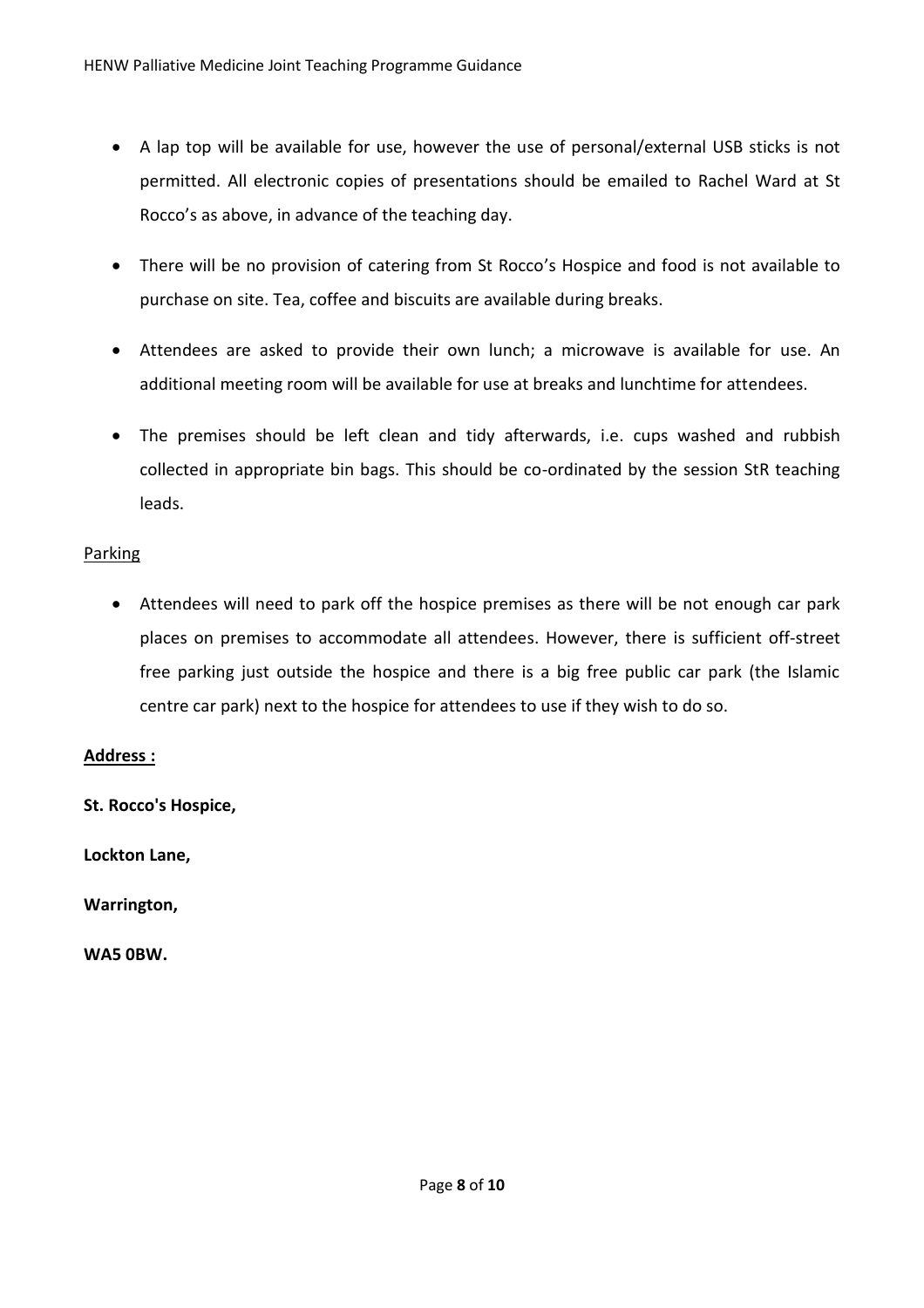| <b>Date</b>                | <b>Topic</b>                                                                                                                                                                 | <b>Venue</b>          | <b>North West</b>                                                                                  | <b>Mersey</b>                                                                                          |
|----------------------------|------------------------------------------------------------------------------------------------------------------------------------------------------------------------------|-----------------------|----------------------------------------------------------------------------------------------------|--------------------------------------------------------------------------------------------------------|
|                            |                                                                                                                                                                              |                       | <b>Session Leads</b>                                                                               | <b>Session Leads</b>                                                                                   |
| 28th Feb-<br>ruary<br>2019 | Pharmacology: legal, CDs, unli-<br>censed use, polypharmacy, con-<br>cordance (Mersey)<br>Gastroenterology (GIM): swal-<br>lowing, jaundice, constipation,<br>diarrhoea (NW) | St Rocco's<br>Hospice | Dr Emily Kellett (ST3)<br>Dr Valerie O'Donnell<br>(Consultant at RPH)                              | Dr Rachel McDonald<br>(ST6)<br>Dr Fawad Ahmed<br>(Consultant at Wirral<br>Hospice)                     |
| 25th April<br>2019         | <b>Oncology: Musculoskeletal &amp;</b><br>Paraneoplastic Syndromes (Mer-<br>sey)<br><b>Bereavement and Grief (NW)</b>                                                        | St Rocco's<br>Hospice | Dr Catriona Barrett-<br>Ayres (ST6)<br>Dr Claire Capewell (Con-<br>sultant at St Cathe-<br>rine's) | Dr Joanna Roberts<br>(ST6)<br>Dr Dan Monnery (Con-<br>sultant at CCC)                                  |
| 20th June<br>2019          | <b>AWAY DAY</b><br>Hot topics: Research, Audit, in<br>the news<br><b>Palliative Care in specialist</b><br>groups                                                             |                       | Dr Rachael McDonald<br>(ST4)<br>Dr Sophie Hancock (ST4)<br>Dr Tim Jackson (Con-<br>sultant at SRH) | Dr Penny Shepherd<br>(ST5)<br>Dr Lexie McDougall<br>(ST4)<br>Dr Grace Ting (Con-<br>sultant at RLBUHT) |
| 22nd Au-<br>gust 2019      | <b>Oncology: Haematology (NW)</b><br>Legal/Ethical: malpractice, sus-<br>pected abuse (Mersey)                                                                               | St Rocco's<br>Hospice | Dr Helen Jones (ST6)<br>Dr Jenny Wiseman<br>(Consultant at RAEI)                                   | Dr Sara McLintock<br>(ST4)<br>Dr Aileen Scott<br>(Consultant at Marie<br>Curie Hospice)                |
| 3rd Octo-<br>ber 2019      | Research: Research methodolo-<br>gy, practicalities of undertaking<br>research (Mersey)<br>Management afternoon (NW)                                                         | St Rocco's<br>Hospice | Dr Michelle Tombs (ST5)<br>Dr Andrew Fletcher<br>(Consultant at St Cathe-<br>rine's)               | Dr Stephanie Hindle<br>(ST3)<br>Dr Ami Nwosu (Con-                                                     |

# **HENW Palliative Medicine Teaching Programme 2019 0900 – 1700, St Rocco's Hospice**